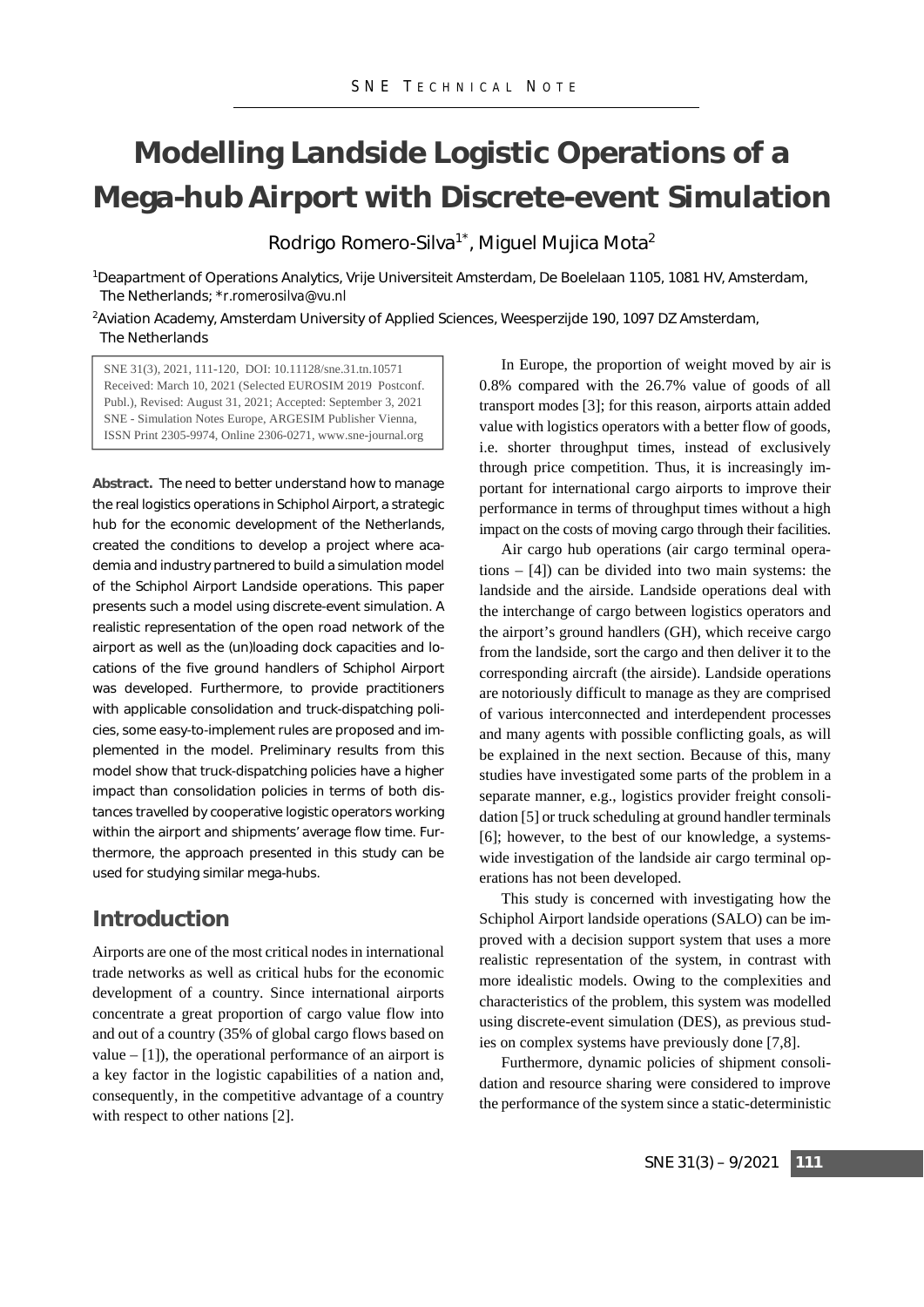optimization approach was deemed inapplicable to solve such a dynamic and stochastic environment.

The remainder of the paper is organized as follows. In Section 1 a description of the problem at hand is developed. Section 2 presents a short review of the literature related to this study. The methodological approach of the study is explained in Section 3. Section 4 shows the results of the simulation study, while Section 6 presents the discussion and conclusions of the paper.

## **1 Problem Description**

To illustrate the problem at hand, first, we explain the process of an outbound shipment. An outbound shipment could arrive at the air cargo terminal through two main channels. The first one is via a logistics operator with no physical presence within the airport – external logistics operator (ELO). These shipments arrive in a truck directly to the ground handlers' locations where a dock is assigned to the truck and the truck is parked in the dock. Then, the shipment is unloaded and stored in the GH's warehouse until the sorting of shipments for the airside takes place.

The second channel is via a logistics operator with warehousing facilities inside the airport – internal logistics operator (ILO). When a shipment comes through an ILO, it first arrives at the warehouse of the ILO for further consolidation. ILOs need this final step of consolidation because they deliver shipments to different locations (depending on the number of GH) in some airports and, thus, the final route for different shipments can vary, depending on the needed time of delivery (related to flight departure time) and the final delivery point. Therefore, whenever the shipment is ready for delivery, an ILO-managed truck is dispatched to the corresponding GH for delivery, where it must pass the same process as ELO-managed trucks.

In the case of inbound shipments using an ILO, the inverse trip occurs: after the shipment is ready to be picked up from the GH warehouse, it waits for an ILO truck to be picked up. An ILO truck will be dispatched to pick up a shipment, depending on the urgency of the shipment or on an already programmed visit to that specific GH location. Then, the ILO truck will wait to be assigned a loading dock, park in the dock, and load the shipment, after which the shipment will travel to the ILO warehouse to be stored, sorted, and further consolidated for its next destination outside the airport. In the case of an ELO shipment, it will only be picked up by a truck and then leave the airport for a long-haul trip, with the corresponding visit (and possible waiting) to the GH's loading docks.

 $\frac{1}{2}$ 

Following this description, the problem of the landside operations of an air cargo terminal can be described by the dual problem of the planning of the ILO routes for picking-up and delivering shipments while also managing the workload in the GH's docks since very frequent routes between ILO and GH warehouses, i.e. minimal consolidation, could result in a higher workload for the docks and more travelling costs due to repeated, multiple visits; whereas a reduced dock workload and transportation costs could result from more infrequent routes, i.e. more consolidation, but with the trade-off of higher throughput times and possible late deliveries. In addition, an inefficient consolidation would cause an increase in greenhouse emissions which have gained a more important role everywhere as a decision variable to consider when managing transport systems.

To make the previous problem more complex, inbound and outbound arrivals both from ELO and ILO shipments arrive at the system in a dynamic and stochastic manner as some of the shipments arrive unannounced and some others, despite a previous announcement from the logistic operators, arrive at different times and weights than previously announced. Thus, the management of the landside operations of an air cargo terminal is comprised of three interconnected decisions: (i) how shipments are consolidated, (ii) how often consolidated shipments are dispatched, and (iii) which routes should be used to pick up and deliver the cargo.

#### **2 Related Literature**

As previously mentioned, landside air cargo terminal operations are a set of interconnected, separate problems. However, since no study has considered these problems jointly, this section will review some of the papers that have tackled each one of the pertaining problems individually in order to better understand the nature and complexity of the problem and summarize previous findings.

The most traditional approach for addressing decisions (i) and (ii) (see section 1) has been to use a decision policy for a non-capacitated vehicle dispatching based on three shipment-consolidation policies: quantity, time, and time-quantity [9]. In a quantity-based shipment consolidation policy, the decision of whether to dispatch a vehicle is taken based on the amount of weight or units, e.g., boxes, that have been accumulated to be transported up until the decision point.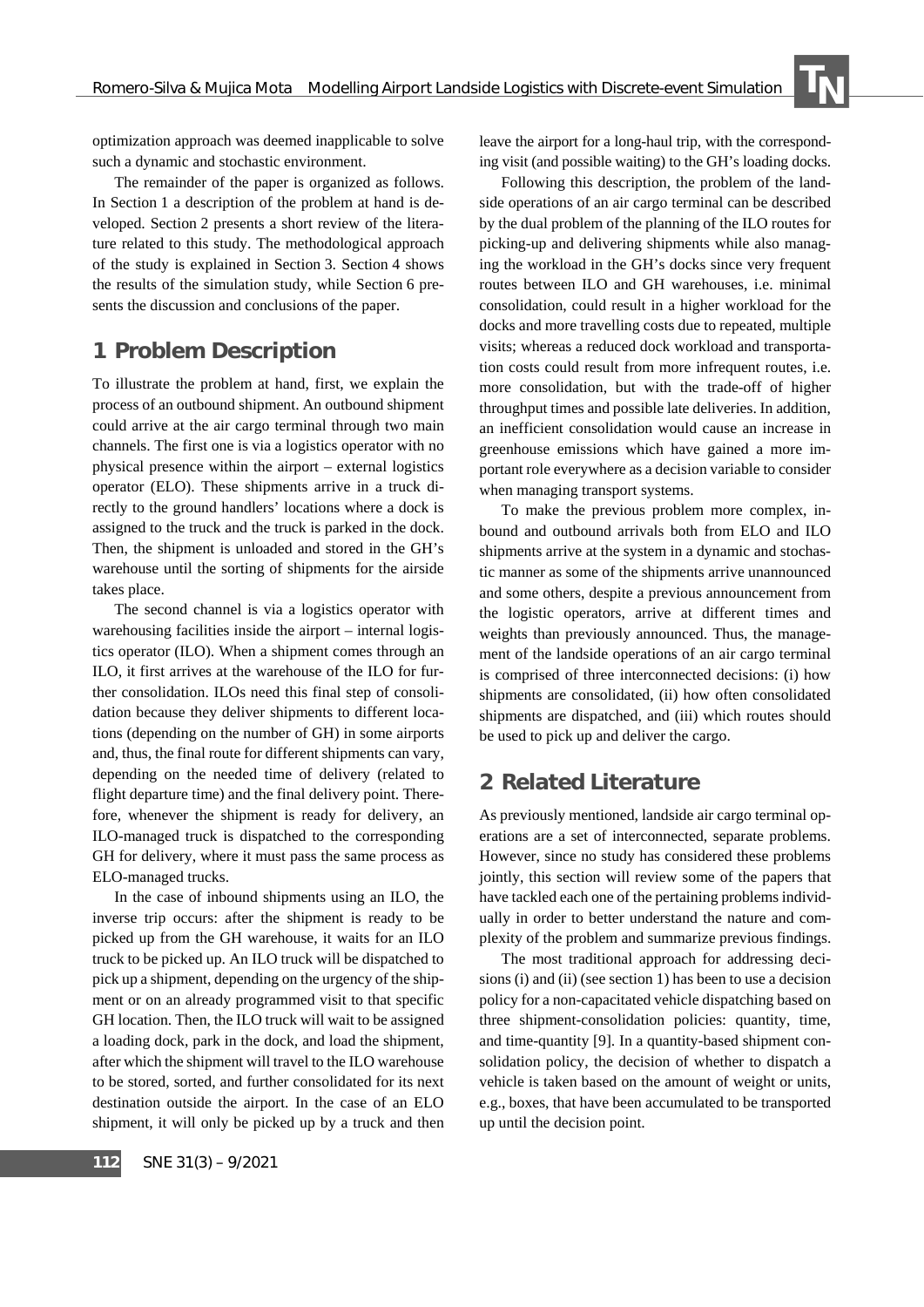It is highly related to the economic order quantity [10]. On the contrary, a time-based policy depends on the time that has passed since the decision period began, e.g., since the beginning of the day or since the last vehicle dispatch; therefore, a vehicle is only dispatched when a specific period has been reached. Vehicles are dispatched with the available consolidated shipments depending on which of the two thresholds, i.e. quantity or time, is reached first.

Most of the literature that has studied these shipmentconsolidation policies [9,11–14] agree that the quantitybased policy is superior in terms of cost minimization to the time-based policy in most instances (even when considering two classes of customers with different priorities – [15]) as this policy finds a good trade-off between inventory holding costs and transportation costs (caused by the number of dispatches). However, some studies have suggested that a time-quantity combined policy could have a better performance in terms of maximum waiting times and average order delay than the quantity-based policy [16], as it has been found to have a subpar performance in terms of customer satisfaction due to late and long delivery times.

Using Battarra et al.'s classification [17], most of the studies concerned with these issues have focused on 1-1 problems, where only one product and commodity needs to be transported from one origin to one destination, although, in general, the actual trip to the destination is not modelled and only the decision in the origin point is taken into account. A notable extension to this simple problem can be found in [18], where they suggest some simple rules-of-thumb for a 1-1 shipment consolidation problem with a capacitated vehicle.

Decision (iii) (see section 1), i.e. which routes to use, on the other hand, has been generally studied with an optimization approach by building routes for delivering and picking up products in a set of nodes using one or many vehicles in order to optimize an objective function, commonly associated with minimizing transportation costs, i.e. distance travelled. While most of the research has focused on a deterministic and static problem [19], stochastic and dynamic VRP are more relevant for the current practice and for this current study as transport requests arrive dynamically to a variety of logistic systems and the actual demand to be transported from point to point and the nodes to be served are random variables.

According to Pillac et al. [20], dynamic problems have been solved with different solution approaches.

Considering a dynamic but deterministic scenario, previous work has used both periodic and continuous reoptimization strategies to cope with the dynamism of the problem. While periodic re-optimization uses a static approach to generate routes at decision intervals, continuous re-optimization generates routes every time the state of the system changes, e.g., a new order arrives. Thus, as continuous re-optimization constantly updates the routes of each vehicle with the latest information, this approach could be difficult to implement in some environments, as the vehicle only knows the next route whenever they have finished their current request.

Overall, it can be concluded that the problem at hand, i.e. the landside operations in an air cargo terminal, has not been studied considering all the interconnected and interdependent processes relevant for a good performance of the cargo terminal. Therefore, in this work, we present a modelling framework that distinguishes from previous research by presenting a holistic approach in which the three main decision problems can be studied together, including all the main elements of the described system. Furthermore, it provides a unique and innovative testbed for investigating the relevance of different operational policies to increase the competitive advantage of air cargo terminals.

# **3 Conceptual Design for the Implementation of a Discreteevent Simulation Model**

A DES simulation model was built by coupling two layers, a GIS layer and, on top of the first layer, the model of Schiphol Airport considering the physical layout of the system, i.e. the roads and warehouse locations. The simulation model was built with Simio software [21] version 10.181 of 64 bits. Thus, a network composed of nodes and edges with functionalities that represented roads was built over the actual roads represented on the GIS map connecting all the relevant logistic points of SALO.

The landside of the cargo terminal of Schiphol Airport has five different ground handlers operating in the facilities of the airport [22]. Table 1 shows the proportional flow that each GH receives both for inbounds (I-GH) and outbounds (O-GH) (based on real Air-Way Bill (AWB) data from 30 days of November 2017) as well as the number of (un)loading docks considered per GH (based on GH's data and visits to GH's facilities). Both ILO and ELO pick up and deliver goods at those five different locations.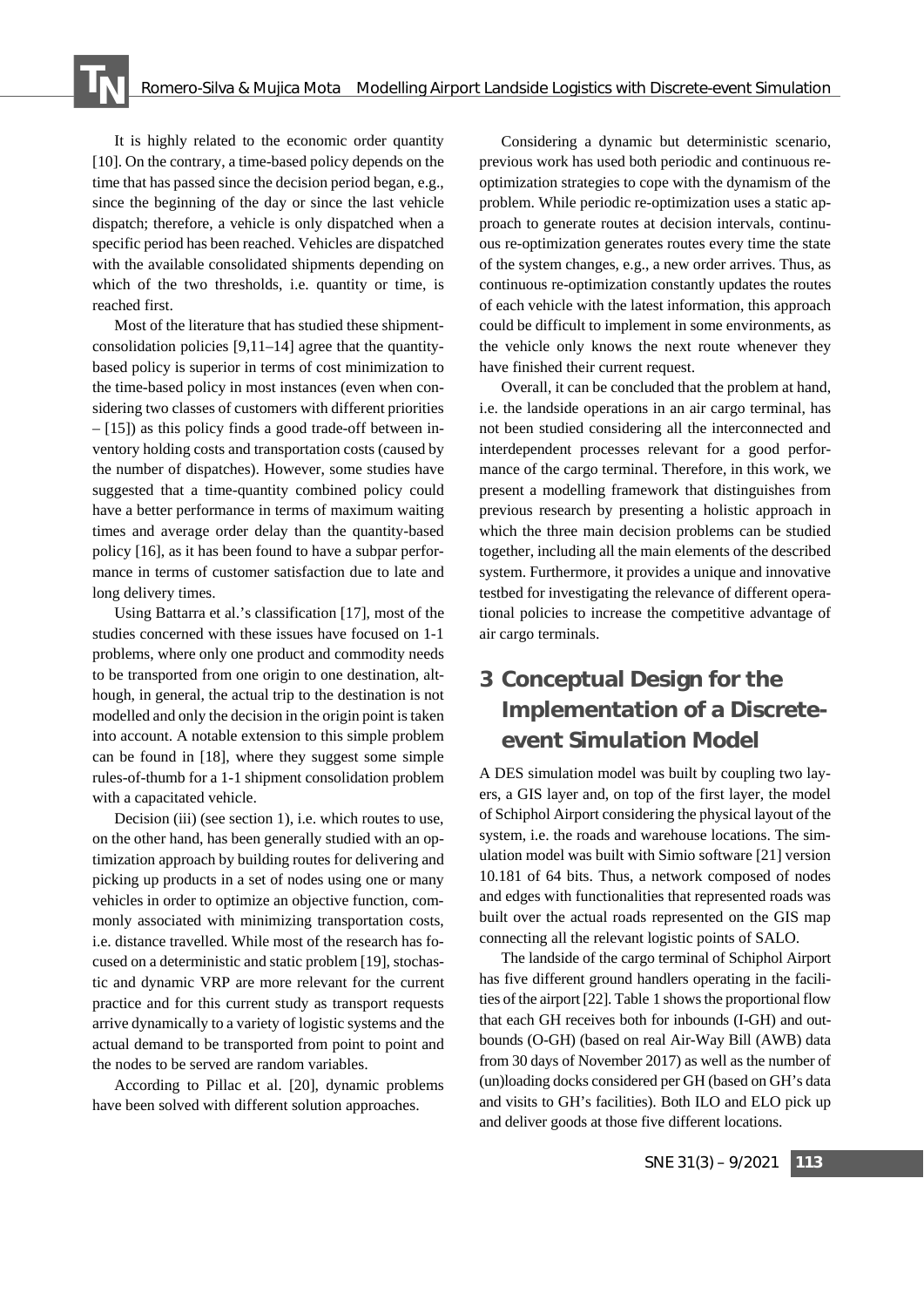Furthermore, more than 100 logistic operators work with airlines departing and arriving at Schiphol while several individual trucking companies service those logistic operators. Because of the difficulty to manage and control all these firms to improve operations, it was decided to divide shipment arrivals into two stream categories depending on the degree of operational control that can be implemented into the firms: ILO shipment arrivals and ELO truck arrivals. ILO shipment arrivals are shipments that arrive at the airport via the most important ILOs operating within the surroundings of the Schiphol airport, based on the total number of inbound and outbound AWB.

ILO shipment arrivals were modeled in this study as individual AWBs arriving at ILO's warehouses to be further consolidated and transported to the corresponding GH destination (and vice-versa). Table 2 describes the process that was used to generate ILO shipment arrivals as well as the average rate of AWB arrivals considered for this model (based on real data).

|         | arrival to a spe-<br>$\text{tion}$ (ILO + ELO)<br>Probability of<br>cific GH loca-<br>Number of<br>docks |                             |                    | Conditional probability of an<br>inbound AWB visiting a specific<br>ILO location given an initial visit<br>to a GH (I-GH-ILO) |        |                  |                  |                  |                  |
|---------|----------------------------------------------------------------------------------------------------------|-----------------------------|--------------------|-------------------------------------------------------------------------------------------------------------------------------|--------|------------------|------------------|------------------|------------------|
| GH Name | Inbound<br>$(1-GH)$                                                                                      | <b>Jutbound</b><br>$(D-GH)$ | hbound             | Dutbound                                                                                                                      | ILO1   | ILO <sub>2</sub> | ILO <sub>3</sub> | ILO <sub>4</sub> | ILO <sub>5</sub> |
| GH<br>1 | 0.6050                                                                                                   | 0.5285                      | 12                 | 12                                                                                                                            | 0.7885 | 0.0840           | 0.1005           | 0.0000           | 0.0269           |
| GH<br>2 | 0.1444                                                                                                   | 0.1494                      | 8                  | 8                                                                                                                             | 0.3512 | 0.1628           | 0.2583           | 0.1612           | 0.0665           |
| GH<br>3 | 0.1104                                                                                                   | 0.1008                      | 14 (I/O<br>shared) |                                                                                                                               | 0.2258 | 0.4194           | 0.0000           | 0.1935           | 0.1613           |
| GH<br>4 | 0.0507                                                                                                   | 0.0838                      | 11 (I/O<br>shared) |                                                                                                                               | 0.0006 | 0.4572           | 0.0006           | 0.3092           | 0.2323           |
| GH<br>5 | 0.0895                                                                                                   | 0.1375                      | 10                 | 7                                                                                                                             | 0.0003 | 0.3641           | 0.0006           | 0.3220           | 0.3131           |

**Table 1**: Proportion of flows from and to the GHs.

Five ILOs were selected to be modeled in this category as they represented 16% of total cargo flow. Table 2 shows the probability that an outbound AWB arrived at a specific ILO location (O-ILO) as well as the conditional probability that an outbound AWB will visit a GH, given an initial visit to an ILO (O-ILO-GH). The probability of an inbound AWB visiting an ILO location, given an initial visit to a GH (I-GH-ILO) can be found in Table 1.

- $\rightarrow$  ILO individual shipments identified by an AWB (Air-WayBill) number are generated based on the pattern and rate of arrivals of either outbound (9.32 AWB per hour on average) or inbound (25.86 AWB per hour) flow.
- Random initial node destination is assigned to AWB based on flow proportions.
	- > If inbound, initial GH node is assigned based on data from Table 1 (I-GH).

 $\frac{1}{2}$ 

- > If outbound, initial ILO node is assigned based on data from Table 2 (O-ILO).
- Random final node destination is assigned to AWB based on flow proportions.
	- If inbound, final ILO node is assigned based on initial GH node using data from Table 1 (I-GH-ILO), e.g., if initial node was GH2, then data from the second row will be used to define the probabilities of the AWB's final ILO node.
	- If outbound, final GH node is assigned based on initial ILO node using data from Table 2 (O-ILO-GH), e.g., if initial node was ILO3, then data from the third row will be used to define the probabilities of the AWB's final GH node.
- Weight of AWB is randomly assigned based on historic data.
	- > If inbound, exponential distribution with mean 683 kg.
	- > If outbound, exponential distribution with mean 271 kg.
- Register AWB's arrival time and randomly assign due date (DD).
	- Weibull distribution with parameters  $\lambda = 8$ hours (range) and  $k = 5$  (shape).
- Decide whether AWB is a rush order:
- > IF DD < 4 hours THEN AWB is a rush order If inbound shipment, AWB is sent to GH node and waits to be consolidated with other AWBs, depending on the AWB consolidation and truck dispatching policies.
- If outbound shipment, AWB is sent to ILO node and waits to be consolidated with other AWBs, depending on the AWB consolidation and truck dispatching policies

**Table 2**: Pseudo-code to generate ILO shipment's arrivals.

On the other hand, ELO administered shipments were modelled as consolidated shipments to be picked up (or delivered) by one single truck and, thus, only visited one GH location. It was further assumed that ELO were not collaborating with consolidation efforts inside SALO and thus no specific control over their visits to GH locations could be made. The logic behind the process of generating ELO shipments can be found in Table 4. ELO shipments were represented in the model as truck arrivals following a time-varying Poisson process [23] with a random percentage of the flow.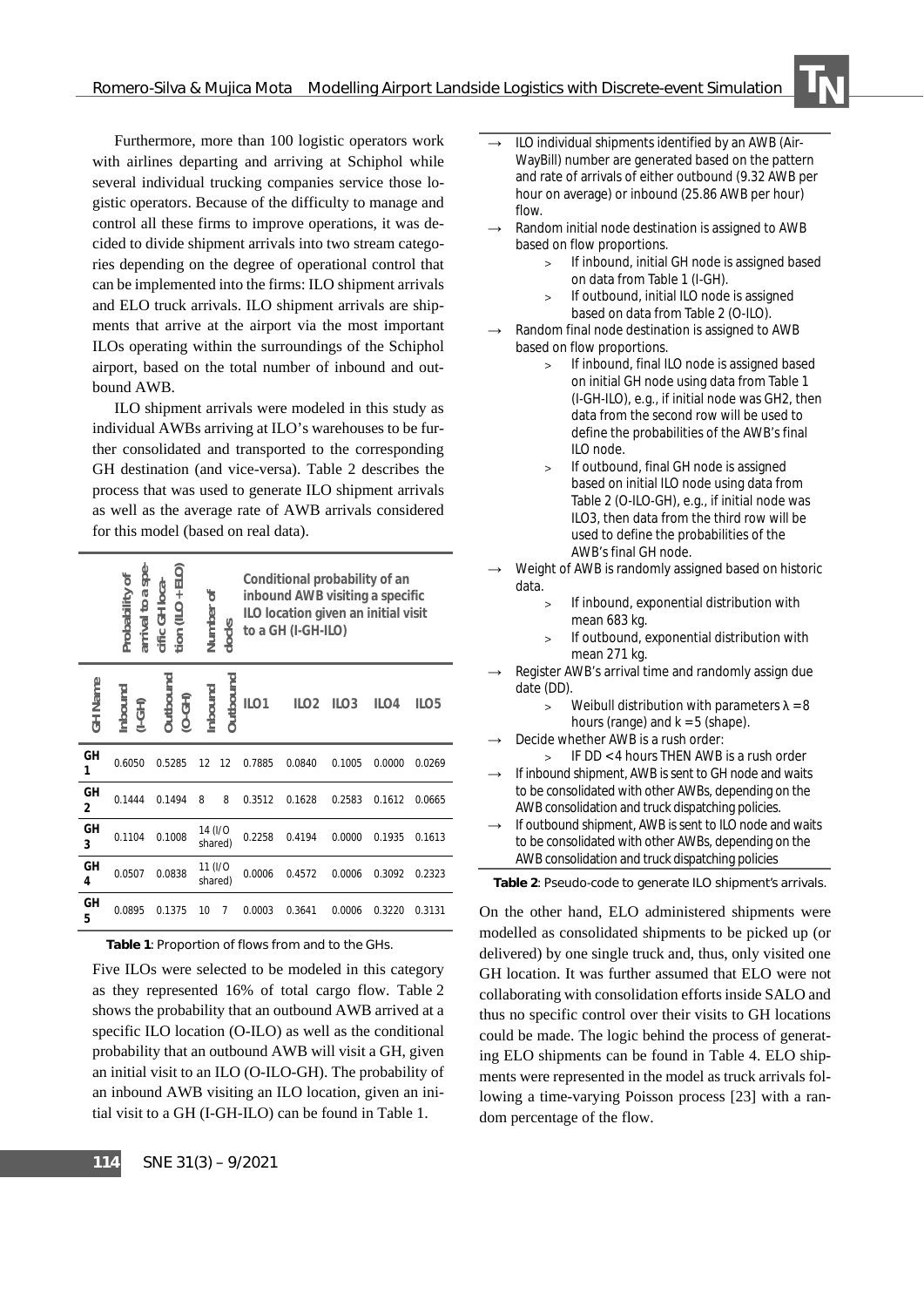| <b>ILO Name</b>  | ь<br>jut<br>9<br><b>IFO (0-II</b><br>Probability of<br>arrival<br>specific<br>bound | Conditional probability of an outbound<br>AWB visiting a specific GH location given<br>an initial visit to an ILO (O-ILO-GH) |                 |                 |        |        |  |
|------------------|-------------------------------------------------------------------------------------|------------------------------------------------------------------------------------------------------------------------------|-----------------|-----------------|--------|--------|--|
|                  |                                                                                     | GH1                                                                                                                          | GH <sub>2</sub> | GH <sub>3</sub> | GH4    | GH5    |  |
| ILO1             | 0.1660                                                                              | 0.2350                                                                                                                       | 0.3968          | 0.3524          | 0.0014 | 0.0144 |  |
| ILO <sub>2</sub> | 0.2497                                                                              | 0.0050                                                                                                                       | 0.0269          | 0.1402          | 0.4238 | 0.4040 |  |
| ILO <sub>3</sub> | 0.2472                                                                              | 0.0072                                                                                                                       | 0.2429          | 0.1458          | 0.0104 | 0.5937 |  |
| ILO4             | 0.1546                                                                              | 0.0285                                                                                                                       | 0.1665          | 0.1430          | 0.2243 | 0.4378 |  |
| II O5            | 0.1825                                                                              | 0.0147                                                                                                                       | 0.1419          | 0.1227          | 0.1788 | 0.5419 |  |

**Table 3**: Proportion of flows from and to the ILOs.

Truck arrivals occur with a time-varying Poisson mean arrival rate that depends on both the weekday and the hour of the day [24,25] due to work shifts by both trucking and handling companies as well as flight schedules.

- $\rightarrow$  Consolidated shipments to be transported by an ELO truck are generated based on pattern and rate of arrivals of either outbound (465 trucks per day on average) or inbound (384 trucks per day) flow.
- $\rightarrow$  Random GH destination is assigned to ELO-consolidated shipments based on either inbound (I-GH) or outbound (O-GH) proportions shown in Table 1.
- $\rightarrow$  Weight of ELO-consolidated shipments (WELO) is assigned randomly.
	- Triangular distribution (min =  $0$  kg, mode =  $5$ kg, max =  $10$  kg), based on a maximum weight of 10 kg per truck, which depends on the typical maximum volume carried by trucks inside Schiphol.
- Type of containers of ELO-consolidated shipments is assigned randomly.
	- > Discrete distribution (1/3 ULD, 1/3 assorted pallets, 1/3 – combined containers).
- If inbound shipment THEN ELO-consolidated shipment is sent to the respective GH node and a signal is sent for an ELO truck to pick up the consolidated shipments.
- If outbound shipment THEN ELO-consolidated shipment is generated along with a truck in a node representing an entering road point in the Schiphol Airport landside road network (2 common points for trucks. The truck then carries out the delivery from the entering point to the destination GH node

**Table 4**: Pseudo-code to generate ELO shipment's arrivals.

#### **3.1 Consolidation and truck-dispatching policies**

Due to the dynamism and stochasticity of SALO, it was deemed that a practical way of managing the operations of the system was to implement easy-to-use operating rules instead of inapplicable complex policies and algorithms. Thus, following the shipment consolidation notions from Cetinkaya and Bookbinder [13] and the truckdispatching concepts from Cook and Lodree [18] a series of policies were considered to be applied separately to inbound and outbound shipments. Table 5 describes the general logic behind the consolidation policies (CP) while Table 6 explains the general logic followed by the truck-dispatching policies (TP). Specific logic for both CPs and TPs can be found in Table 7 via a pseudo-code.

| Consolidation | Set of shipments considered                                    |  |  |  |
|---------------|----------------------------------------------------------------|--|--|--|
| policy        | for consolidation                                              |  |  |  |
| $1 - 1$       | Only shipments going from one specific                         |  |  |  |
|               | node to another, e.g. GH2 to ILO5                              |  |  |  |
| 1 N           | Shipments to be moved from one single                          |  |  |  |
|               | location to multiple destinations, e.g.,                       |  |  |  |
|               | from ILO3 to GH2, GH4 and GH5 for out-                         |  |  |  |
|               | bound shipments; or from GH2 to ILO1,                          |  |  |  |
|               | ILO2, ILO4 and ILO5 for inbound ship-                          |  |  |  |
|               | ments                                                          |  |  |  |
| N-1           | Shipments to be moved from multiple                            |  |  |  |
|               | locations to one specific destination, e.g.,                   |  |  |  |
|               | from GH1, GH2 and GH3 to ILO5 for                              |  |  |  |
|               | inbound shipments; or from ILO3 and                            |  |  |  |
|               | ILO4 to GH3 for outbound shipments                             |  |  |  |
| N-N           | Shipments to be moved from multiple                            |  |  |  |
|               | locations to multiple destinations, e.g.                       |  |  |  |
|               | from ILO2, ILO3, ILO4 and ILO5 to GH1,                         |  |  |  |
|               | GH <sub>2</sub> and GH <sub>4</sub> for outbound shipments, or |  |  |  |
|               | vice-versa for inbound shipments                               |  |  |  |

**Table 5**: Shipment consolidation policies.

TPs are inherently associated in this model with CPs as the amount of consolidated weight or number of AWBs to be considered for triggering the TPs will depend on the criteria to consolidate the shipments. For example, if the FT truck-dispatching policy is considered, then a full truck will be calculated based on the accumulated weight of the consolidation policy. Suppose the CP considered is 1-N for inbound shipments, then an FT will be fulfilled only when the total weight accumulated in one GH location to be moved to any set of ILO points is higher than the maximum allowed truckload. This interaction means that the thresholds for dispatching a truck will be reached quicker the more nodes are considered in the consolidation.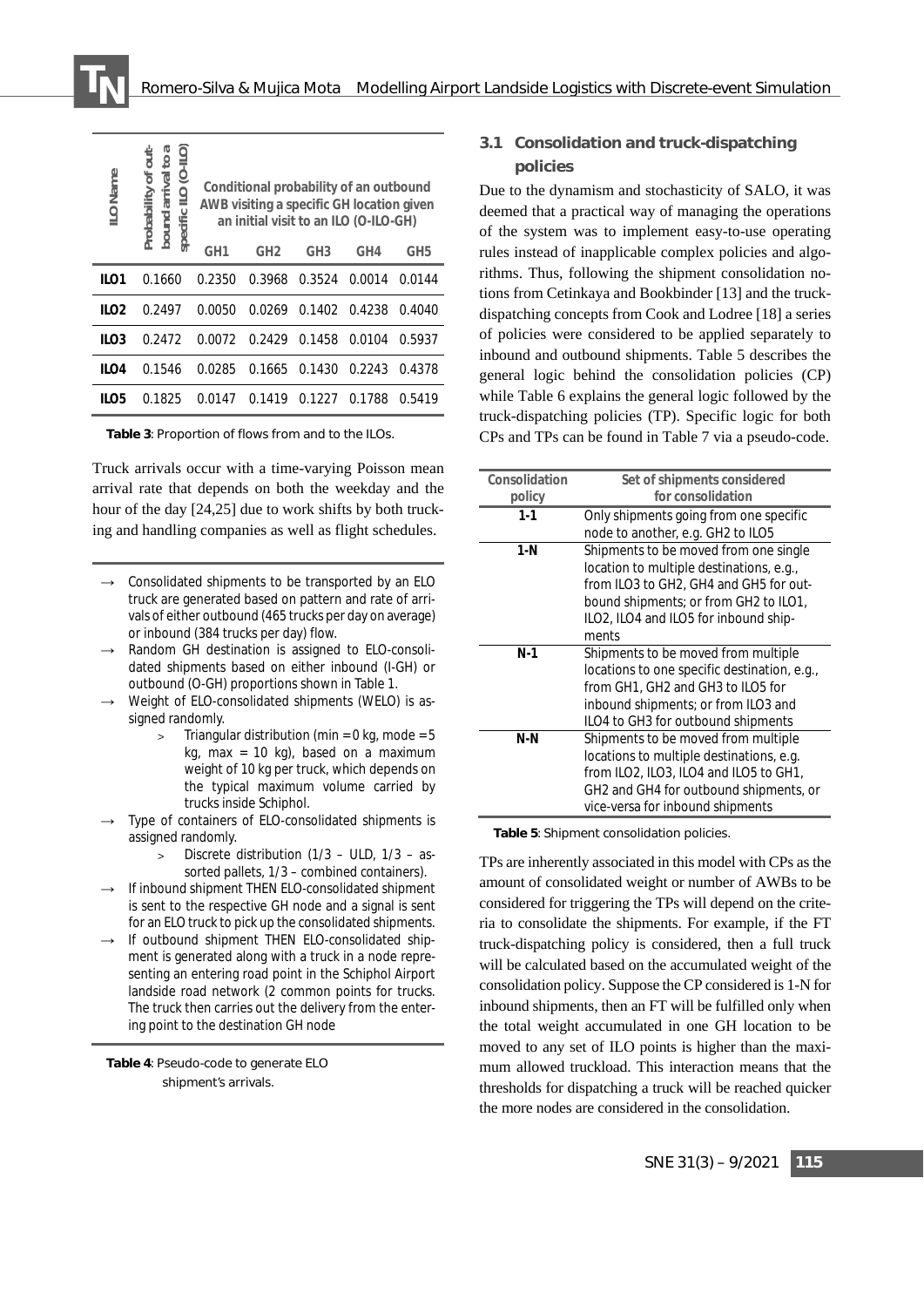Thus, an N-N policy will consolidate enough weight to dispatch a truck quicker than a 1-N or an N-1 policy; whereas a 1-1 policy will take the longest to consolidate enough AWBs to be able to dispatch a truck.

| Truck-dispatching<br>policy                | Condition that needs to be<br>fulfilled to send a signal to<br>consolidate shipments<br>(see Table 7 for the full logic<br>of the policies)                                                                                    |
|--------------------------------------------|--------------------------------------------------------------------------------------------------------------------------------------------------------------------------------------------------------------------------------|
| CD: Continuous De-<br>ployment             | One truck available for transport-<br>ing AND at least one AWB ready<br>to be consolidated                                                                                                                                     |
| <b>ESW (Economic Ship-</b><br>ment Weight) | Accumulated consolidated weight<br>is HIGHER than Economic Ship-<br>ment Weight formula proposed<br>in [9]                                                                                                                     |
| <b>FSW+RAWB</b><br>(ESW+Rush AWBs)         | Accumulated <i>modified</i> consoli-<br>dated weight is HIGHER than Eco-<br>nomic Shipment Weight formula<br>proposed in [9]. This formula<br>considers rush AWBs (RAWB)<br>having a higher holding cost than<br>normal orders |
| RAWB (Rush AWBs)                           | At least one accumulated RAWB<br>waiting to be consolidated. This<br>policy tries to minimize the wait<br>of RAWBs                                                                                                             |
| FT (Full Truckload)                        | The maximum allowed truckload<br>of accumulated consolidated<br>weight has been reached                                                                                                                                        |

**Table 6**: Truck-dispatching policies.

Since the most common type of truck used to move cargo is the semi-trailer with dimensions 13.6 x 2.48 x 2.80 m., it was considered as the single type of truck to move cargo within the model. Based on experts' feedback regarding the typical density of the goods transported in Schiphol air cargo terminal, it was deemed that the maximum weight load used with combined cargo was 10 tons (the actual maximum load was limited by the volume of the goods, not the weight).

Table 8 shows the rules used to calculate the (un)loading times depending on the type of shipment and container. ELO maximum (un)loading times were modeled following experts' advise while ILO maximum times were taken from [26]. Despite the fact that it has been shown that truck loading takes more time than unloading [26], for this exercise it was assumed that loading and unloading required the same effort.

Add the weight of the arriving AWB ( $W<sub>AWB</sub>$ ) to the accumulated weights of all consolidation policies 1-1, N-1, 1-N and N-N, e.g.,  $Wl_{qi} = Wl_{qi} + W_{AWB}$ , being that *g* is the arriving node and *i* is the departing node for the current AWB.

 $\frac{1}{2}$ 

- Increase in one the number of AWBs in the counters of all consolidation policies, e.g., *Igi* = *Igi* + 1.
- IF the arriving AWB is a rush order, add one rush order to the accumulated number of rush orders of all consolidation policies, e.g., *RIgi* = *RIgi* + 1.
- IF  $W I_{qi} \geq 10$  tons THEN
	- > Prepare a pallet with *Igi* 1 elements (to ensure the weight is never higher than 10 tons.
	- Reset all accumulated weights and counters accordingly.
	- > Pallet sends request to be picked-up by an ILO truck.
- IF ConsolidationPolicy = "1-N"
	- IF  $W/L_1N_a \ge 10$  tons (equivalent to TruckDispatchPolicy = "FT") THEN
		- $\Rightarrow$  Prepare a pallet with  $I_1N_q$  1 elements.
		- $\Rightarrow$  Reset all accumulated weights and counters accordingly.
		- $\Rightarrow$  Pallet sends request to be picked-up by an ILO truck.
	- ELSE point towards the TruckDispatchPolicy
		- $\Rightarrow$  IF TruckDispatchPolicy = "ESW" THEN

**i** IF  $WI\_IN_g \ge \sqrt{\frac{2D_gS(683)}{h}}$ , being that  $D_g$ is the average of AWB arrivals per hour arriving to node *g*, THEN

- o RUN the next sequence called SEQ\_1N
	- Prepare a pallet with *I\_1Ng* elements.
	- Reset all accumulated weights and counters accordingly.
	- Pallet sends request to be picked-up by an ILO truck.
- $\Rightarrow$  IF TruckDispatchPolicy = "ESW+DD" THEN
	- **a** IF  $WI\_IN_g \ge \sqrt{\frac{2D_gS(683)}{h+5h*RI\_IN_g}}$  (in this case the denominator adds 5 times the normal holding cost for each rush orders waiting to be consolidated), THEN RUN SEQ\_1N.
- $\Rightarrow$  IF TruckDispatchPolicy = "DD" THEN IF  $RI\_IN_a > 0$  THEN RUN SEQ\_1N.

$$
\Rightarrow \quad \text{IF } \text{TruckDispatchPolicy} = \text{``CD''} \text{ THEN}
$$

**EXECUTE:** IF  $I_1N_a > 0$  AND there are available (not assigned) ILO trucks THEN RUN SEQ\_1N.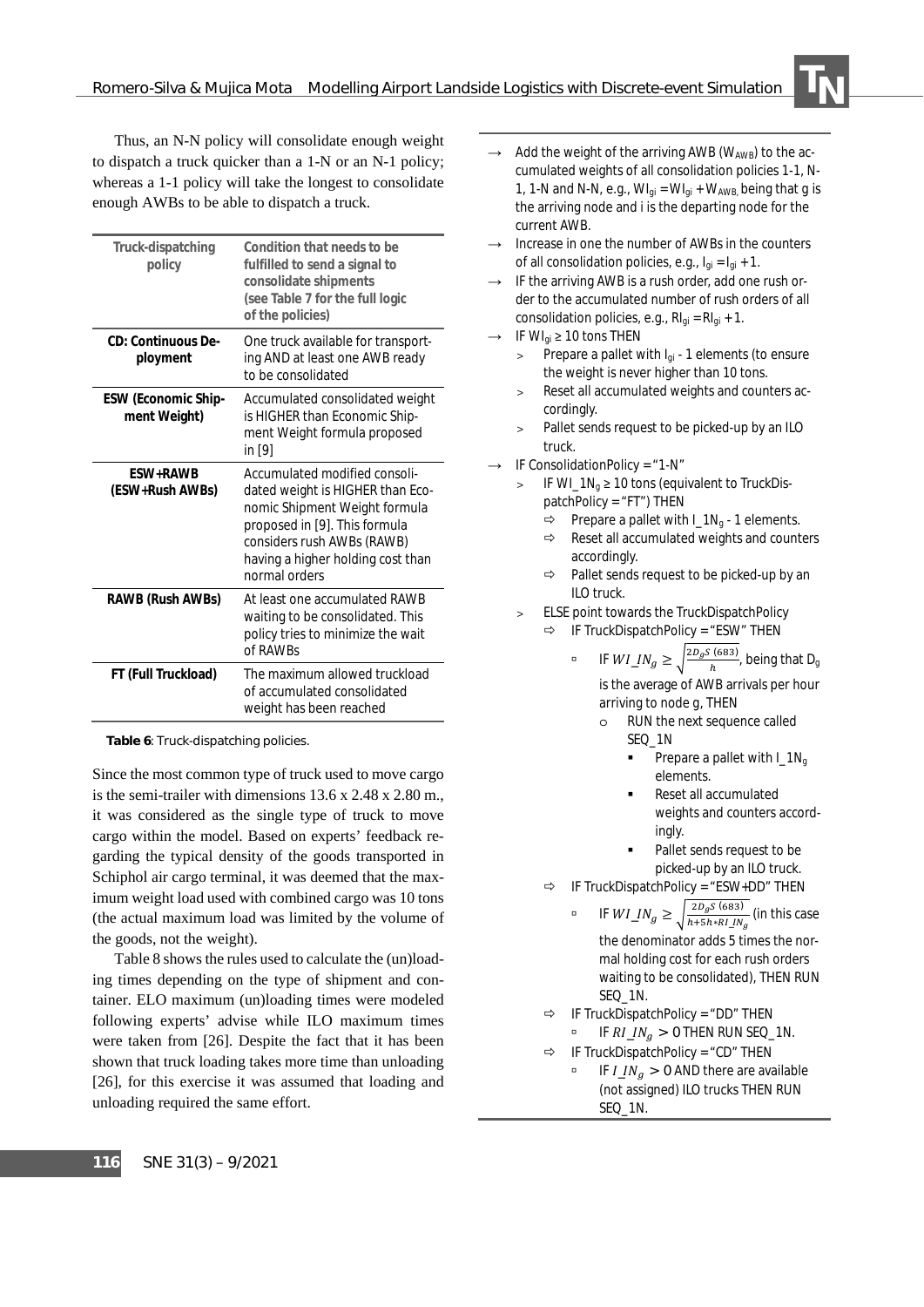

IF ConsolidationPolicy =  $N-1$ "

- > IF *WI\_N1<sub>i</sub>* ≥ 10 tons (equivalent to TruckDispatchPolicy = "FT") THEN
	- $\Rightarrow$  As the consolidation is done over multiple GH locations toward one *i* ILO location
		- FOR  $j = 1$  to 5  $\Box$  IF  $I_{ij} > 0$  THEN
			- o Prepare a pallet with *Iji* elements unless *j* = *g* in which case prepare a pallet with *Iji* - 1 elements.
	- $\Rightarrow$  Reset all accumulated weights and counters accordingly.
	- $\Rightarrow$  Pallets send a request to be picked-up by the same ILO truck.
- ELSE point towards the TruckDispatchPolicy.
- IF TruckDispatchPolicy = "ESW" THEN

⇒ IF 
$$
WI\_N1_i \ge \sqrt{\frac{2D_i S \text{ (683)}}{h}}
$$
, being that  $D_i$  is the average of AWB arrivals per hour going to node *i*, THEN

- à RUN the next sequence called SEQ\_N1
	- $O$  FOR j = 1 to 5
		- IF *Iji* > 0 THEN
			- Prepare a pallet with *Iji* elements
	- o Reset all accumulated weights and counters accordingly
	- o Pallets send a request to be picked-up by the same ILO truck
- IF TruckDispatchPolicy = "ESW+DD" THEN
	- $\Rightarrow$  IF  $WI_N1_i \geq \sqrt{\frac{2D_i S (683)}{h+5h*RI_N1_i}}$  THEN RUN SEO N1
- IF TruckDispatchPolicy = "DD" THEN
- $\Rightarrow$  IF  $RI_N1_i > 0$  THEN RUN SEQ\_N1
- > IF TruckDispatchPolicy = "CD" THEN
	- $\Rightarrow$  IF  $I_N1_i > 0$  AND there are available ILO trucks THEN RUN SEQ\_N1
- $\rightarrow$  IF ConsolidationPolicy = "N-N"
	- > IF *WI\_NN* ≥ 10 tons (equivalent to TruckDispatchPolicy = "FT") THEN
		- As the consolidation is done over multiple *g* locations toward multiple *i* locations  $FOR i = 1 to 5$

$$
OR J = 1103
$$
  
FOR k = 1 to 5

- $\overline{P}$  IF  $I_{ik} > 0$  THEN
	- o Prepare a pallet with *Ijk* elements unless  $j = q$  AND  $k = i$  in which case prepare a pallet with *Ijk* - 1 elements.
- $\Rightarrow$  Reset all accumulated weights and counters accordingly.
- $\Rightarrow$  Pallets send a request to be picked-up by the same ILO truck.
- ELSE point towards the TruckDispatchPolicy.
- > IF TruckDispatchPolicy = "ESW" THEN
	- $\Rightarrow$  IF  $WI\_NN \geq \sqrt{\frac{2DS(683)}{h}}$ , being that *D* is the average of AWB inbound arrivals per hour, **THFN** 
		- RUN the next sequence called SEQ NN

$$
\circ \quad FOR \ j = 1 \ to \ 5
$$

FOR k = 1 to 5

$$
\blacksquare \qquad \text{IF } I_{jk} > 0 \text{ THEN}
$$

• Prepare a pallet with *Ijk* elements

- o Reset all accumulated weights and counters accordingly
- o Pallets send a request to be picked-up by the same ILO truck
- > IF TruckDispatchPolicy = "ESW+DD" THEN

$$
\Rightarrow \quad \text{IF } WI\_NN \ge \sqrt{\frac{2DS (683)}{h+5h*RI\_NN}} \text{ THEN } RUN
$$
\n
$$
\text{SEQ } NN
$$

IF TruckDispatchPolicy = "DD" THEN IF  $PI$   $NN \sim$  0 THEN RUN SEQ\_NN

$$
= \text{IF Tr } \text{AT\_NN} > 0 \text{ THEN } \text{row } \text{SEC\_N}
$$
\n
$$
> \text{IF TruckDispatchPolicy} = \text{``CD'' THEN}
$$

$$
∴ IF I_NN > 0 AND there are available ILOtrucks THEN RUN  $SEC_NN$
$$

- IF ConsolidationPolicy =  $41 1$ 
	- > Point towards the TruckDispatchPolicy.
	- > IF TruckDispatchPolicy = "ESW" THEN
		- $\Rightarrow$  IF  $WI_{gi} \ge \sqrt{\frac{2D_{gi}S(683)}{h}}$ , being that  $D_{gi}$  is the average of AWB arrivals per hour arriving at *g* and exiting from *i*, THEN
			- à RUN the next sequence called SEQ\_11
			- o Prepare a pallet with *Igi* elements
				- o Reset all accumulated weights and counters accordingly
			- o Pallet sends a request to be picked-up by the same ILO truck
	- > IF TruckDispatchPolicy = "ESW+DD" THEN

$$
\Rightarrow \quad \text{IF } W I_{gi} \ge \sqrt{\frac{2D_{gi} S (683)}{h + 5h * R I_{gi}}} \text{ THEN RUN SEQ_11}
$$

- IF TruckDispatchPolicy = "DD" THEN  $\Rightarrow$  IF  $RI_{ai} > 0$  THEN RUN SEQ\_NN
- IF TruckDispatchPolicy = "CD" THEN

IF  $I_{ai} > 0$  AND there are available ILO trucks THEN RUN SEQ\_NN

**Table 7**: Pseudo-code of the consolidation and truck dispatching policies' logic (Refer to Table A1 in the Appendix for the description of the variables in this pseudo-code).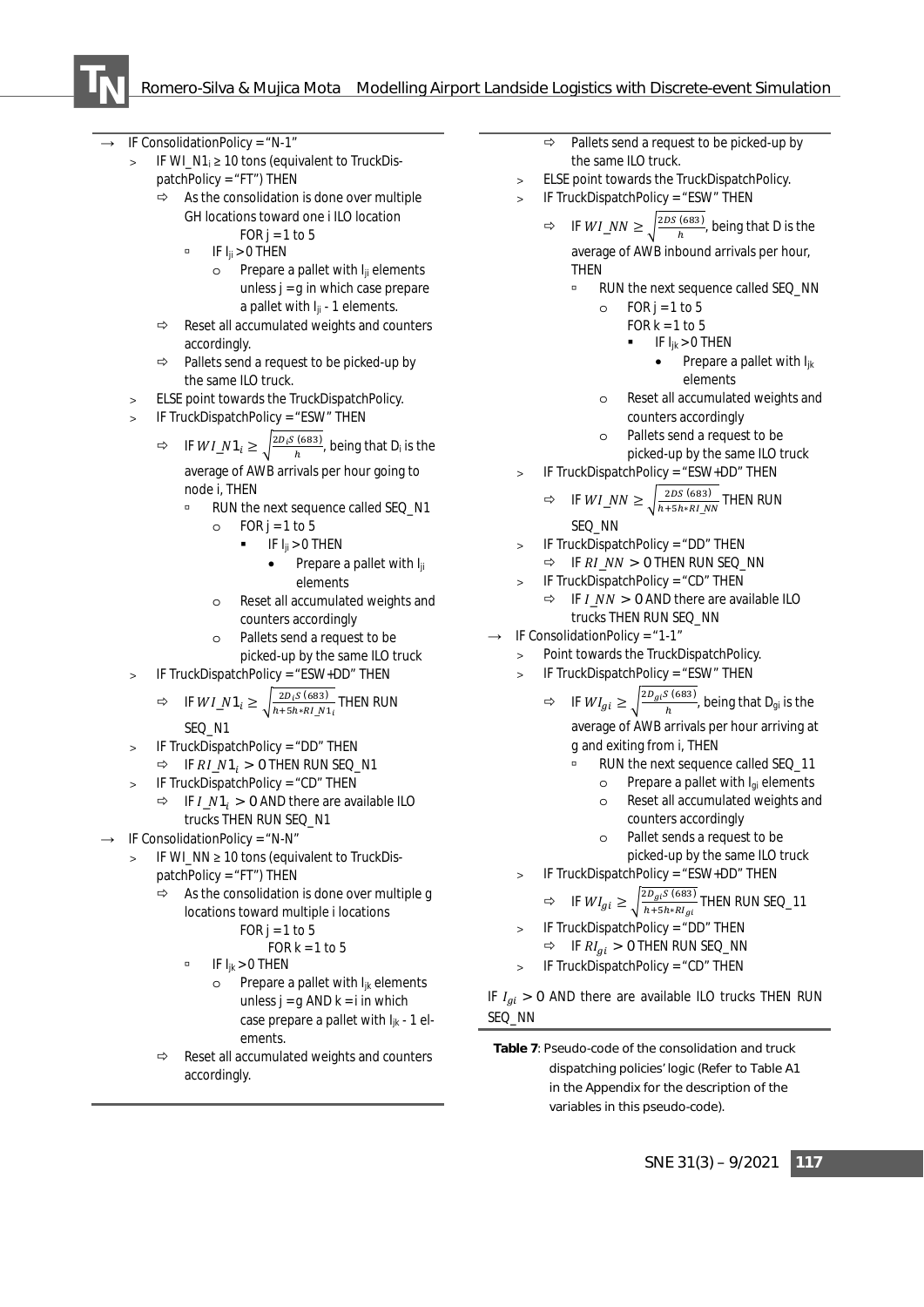- Loading and unloading times (LT) for ELO trucks depend on the type of container carrying the ELO consolidated shipment
	- > IF container is ULD THEN LT = WELO/10 tons \* 15 mins
	- > IF container is Pallet THEN LT = WELO/10 tons \* 60 mins
	- > IF container is Combined THEN LT = WELO/10 tons \* 120 mins
- $\rightarrow$  LT for ILO trucks depend on the amount of weight that is being loaded or unloaded in the node, as some consolidation policies allow for multiple pick-up and/or delivery locations
	- $>$  LT =  $W_{qi}$ /10 tons  $*$  30 mins as  $W_{qi}$  is what is being (un)loaded in a specific node

**Table 8**: Pseudo-code to define (un)loading times.

Finally, based on the current fleet of trucks used by the 5 ILOs selected for this study, 6 trucks were considered as the fleet that moves the AWBs between GH and ILO positions and vice-versa, using a collaborative approach [27], i.e. SALO was considered as the owner of the trucks and of this set of AWBs.

Following the previous conceptual design and logic presented, the modelling approach can be adapted to a different airport cargo hub different than the one presented here. Moreover, as it can be appreciated, by implementing the proposed elements, different shipment and truck policies can be evaluated considering for the first time not only the actors present in the system but also the variability which plays a key role in any real system allowing also revealing the emergent dynamics which cannot be revealed by other analytical technique.

#### **4 Results**

After a full-factorial experimental design was designed consisting of 4 CP and 5 TP for both inbound and outbound AWBs, resulting in a total of 400 experimental points. For each experimental setting, 10 replications were run with a duration of 40 days with 10 days of warm-up period.

The results revealed the following behaviour: policies that have more consolidation, e.g., FT, have a better performance in terms of total distance travelled by all 6 trucks than policies with lower consolidation efforts, e.g., CD, but a bad performance in terms of AWB flow time and percentage of tardy AWBs.

On the other hand, the N-N policy had the worst performance in terms of distance but the best one in terms of time, whereas the opposite is true for the 1-1 policy. This might be caused by the fact that the N-N policy makes many visits to many locations in a single trip as it considers everything that needs to be moved, while the 1-1 policy only triggers a truck dispatch whenever there's enough material to be moved from one single point to another point.

 $\frac{1}{2}$ 

For outbound shipments, the N-N policy seemed to result in the best compromise between distance travelled and flow time, as its performance in terms of percentage of tardy deliveries and average flow time was outstanding, compared with the relatively low increase in total kilometres travelled (see Table 9).

However, results from Table 9 suggest that the best policy for inbound shipments might be the 1-N policy, which considers all the shipments waiting to be moved from one GH location to the multiple ILO locations in the model.

|         |        | Outbound |       | Inbound                                                                                                                             |      |                      |  |
|---------|--------|----------|-------|-------------------------------------------------------------------------------------------------------------------------------------|------|----------------------|--|
| පි      |        |          |       | Distance<br>Travelled<br>(KM)<br>Flow Time<br>In C-AWB<br>(hours)<br>shipments<br>bistance<br>Distance<br>Travelled<br>(KM)<br>(KM) |      | % Tardy<br>shipments |  |
| $1 - 1$ | 53.987 | 20.73    | 54.2% | 49,365                                                                                                                              | 4.84 | 18.3%                |  |
| $1-N$   | 54.968 | 7.30     | 33.7% | 52,521                                                                                                                              | 2.62 | 5.3%                 |  |
| N-1     | 55.971 | 7.19     | 27.4% | 54,113                                                                                                                              | 2.65 | 5.3%                 |  |
| N-N     | 56,466 | 2.77     | 5.7%  | 65,384                                                                                                                              | 2.32 | 3.9%                 |  |

**Table 9**: Average results of applying different consolidation policies either for inbound or outbound AWBs.

Finally, Table 10 suggests that the best compromise between distance and delivery performance for outbound shipments was found with the ESW+RAWB policy. Interestingly, the RAWB policy on its own did not have a good performance in terms of delivery, even though it was designed to reduce the number of late deliveries from rush orders; whereas the best overall performance for inbound shipments was found with the ESW policy.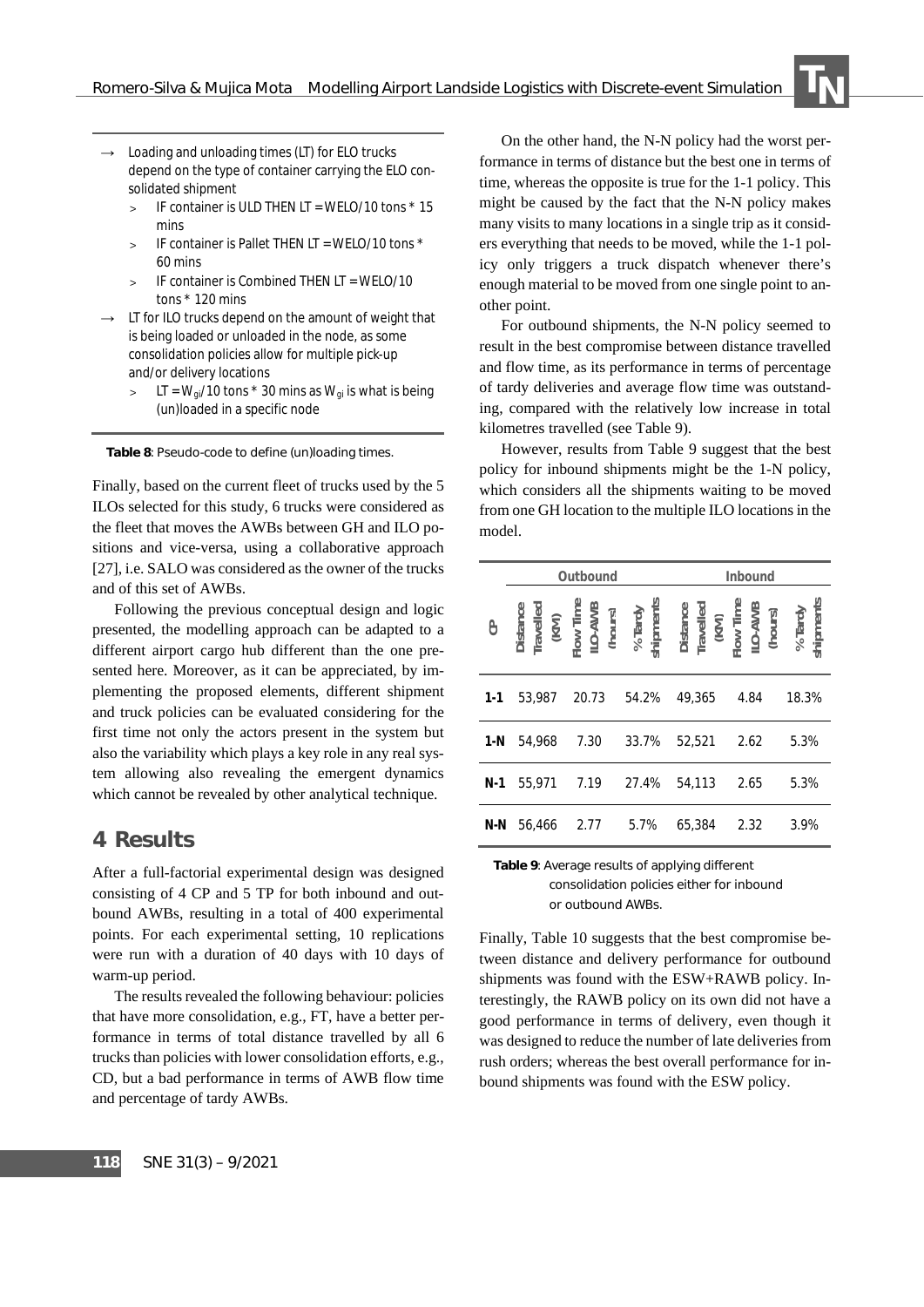|                     |                                      | Outbound                               |                         | Inbound                           |                                 |                      |  |
|---------------------|--------------------------------------|----------------------------------------|-------------------------|-----------------------------------|---------------------------------|----------------------|--|
| 은                   | (KM)<br><b>Distance</b><br>Travelled | Flow Time ILO<br>(hours)<br><b>AWB</b> | shipments<br>% $T$ ardy | Travelled (KM)<br><b>Distance</b> | Flow Time ILO<br>(hours)<br>AWB | shipments<br>% Tardy |  |
| CD                  | 75,591                               | 1.89                                   | 6.1%                    | 96,600                            | 1.97                            | 3.9%                 |  |
| <b>ESW</b>          | 50,232                               | 8.69                                   | 33.0%                   | 44,480                            | 3.05                            | 7.8%                 |  |
| ESW+<br><b>RAWB</b> | 51,127                               | 7.39                                   | 26.9%                   | 45.892                            | 2.93                            | 6.9%                 |  |
| FT                  | 49,118                               | 16.30                                  | 47.2%                   | 42,718                            | 3.89                            | 11.7%                |  |
| <b>RAWB</b>         | 50.630                               | 13.22                                  | 37.9%                   | 47,144                            | 3.69                            | 10.7%                |  |

**Table 10**: Average results of applying different TP either for inbound or outbound AWBs.

## **5 Conclusions and Future Research Directions**

The paper presents the main elements and conceptual design for developing a discrete-event simulation model of the landside logistic operations of a mega-hub airport considering for the first time elements that enable to evaluate the most common logistics problems of this type of infrastructure in a realistic fashion; we presented the case of Schiphol Airport in the Netherlands to exemplify the potential of this approach. A realistic representation of the road network of the airport as well as the (un)loading capacities of the ground handlers working inside the airport was developed. Several consolidation and truck-dispatching policies were proposed and tested in terms of performance. For the case presented, results suggest that truck-dispatching policies have a higher impact on performance than consolidation policies. Some of the results were counter-intuitive; thus, the platform developed can provide decision-makers excellent support for making decisions about how the best managing policy should be implemented depending on the objective pursued (economic, service, environmental).

A closer examination of the impact of combinations of consolidation and truck-dispatching policies is further needed to better understand their impact on performance. Furthermore, more research is needed regarding the impact of consolidation and truck-dispatching policies in other complex logistics systems as well and incorporating environmental considerations for evaluating which policy can have the best positive effect for reducing greenhouse emissions.

#### **Acknowledgements**

The authors would like to thank Dr. Thierry Verduijn and the Aviation Academy of the Amsterdam University of Applied Sciences for supporting this study as well as the Dutch Benelux Simulation Society (www.dutchbss.org) and EUROSIM for the dissemination of the results.

#### **References**

- [1] IATA. Annual Review 2018. 2018.
- [2] The World Bank. Connecting to Compete 2018: Trade Logistics in the Global Economy. Washington, DC, USA: 2018.
- [3] European Comission. Statistical Pocketbook. 2018.
- [4] Feng B, Li Y, Shen Z-J M. Air cargo operations: Literature review and comparison with practices. Transp Res Part C Emerg Technol 2015;56:263–80. DOI 10.1016/j.trc.2015.03.028
- [5] Leung L C, Van Hui Y, Wang Y, Chen G. A 0–1 LP Model for the Integration and Consolidation of Air Cargo Shipments. Oper Res 2009;57:402–12. DOI 10.1287/opre.1080.0583
- [6] Ou J, Hsu V N, Li C-L. Scheduling Truck Arrivals at an Air Cargo Terminal. Prod Oper Manag 2010;19:83–97. DOI 10.1111/j.1937-5956.2009.01068.x
- [7] Mendoza-Dorantes E E, Alcaraz C Z, Mota M A M, Delahaye D. Simulating Airport Capacity: Mexico City Airport Case. ATOS 2015, 5th Int. Air Transp. Oper. Symp., 2015.
- [8] Romero-Silva R, Shaaban S, Marsillac E, Laarraf Z. The impact of unequal processing time variability on reliable and unreliable merging line performance. Int J Prod Econ 2021;235:108108. DOI 10.1016/j.ijpe.2021.108108
- [9] Higginson J K, Bookbinder J H. Policy recommendations for a shipment-consolidation program. J Bus Logist 1994;15:87–112.
- [10] Goyal S K. Economic Order Quantity under Conditions of Permissible Delay in Payments. J Oper Res Soc 1985;36:335–8. DOI 10.2307/2582421
- [11] Bookbinder J H, Higginson J K. Probabilistic modeling of freight consolidation by private carriage. Transp Res Part E Logist Transp Rev 2002;38:305–18. DOI 10.1016/S1366-5545(02)00014-5
- [12] Çetinkaya S, Mutlu F, Lee C-Y. A comparison of outbound dispatch policies for integrated inventory and transportation decisions. Eur J Oper Res 2006;171:1094– 112. DOI 10.1016/j.ejor.2005.01.019
- [13] Çetinkaya S, Bookbinder J H. Stochastic models for the dispatch of consolidated shipments. Transp Res Part B Methodol 2003;37:747–68. DOI 10.1016/S0191-2615(02)00060-7.